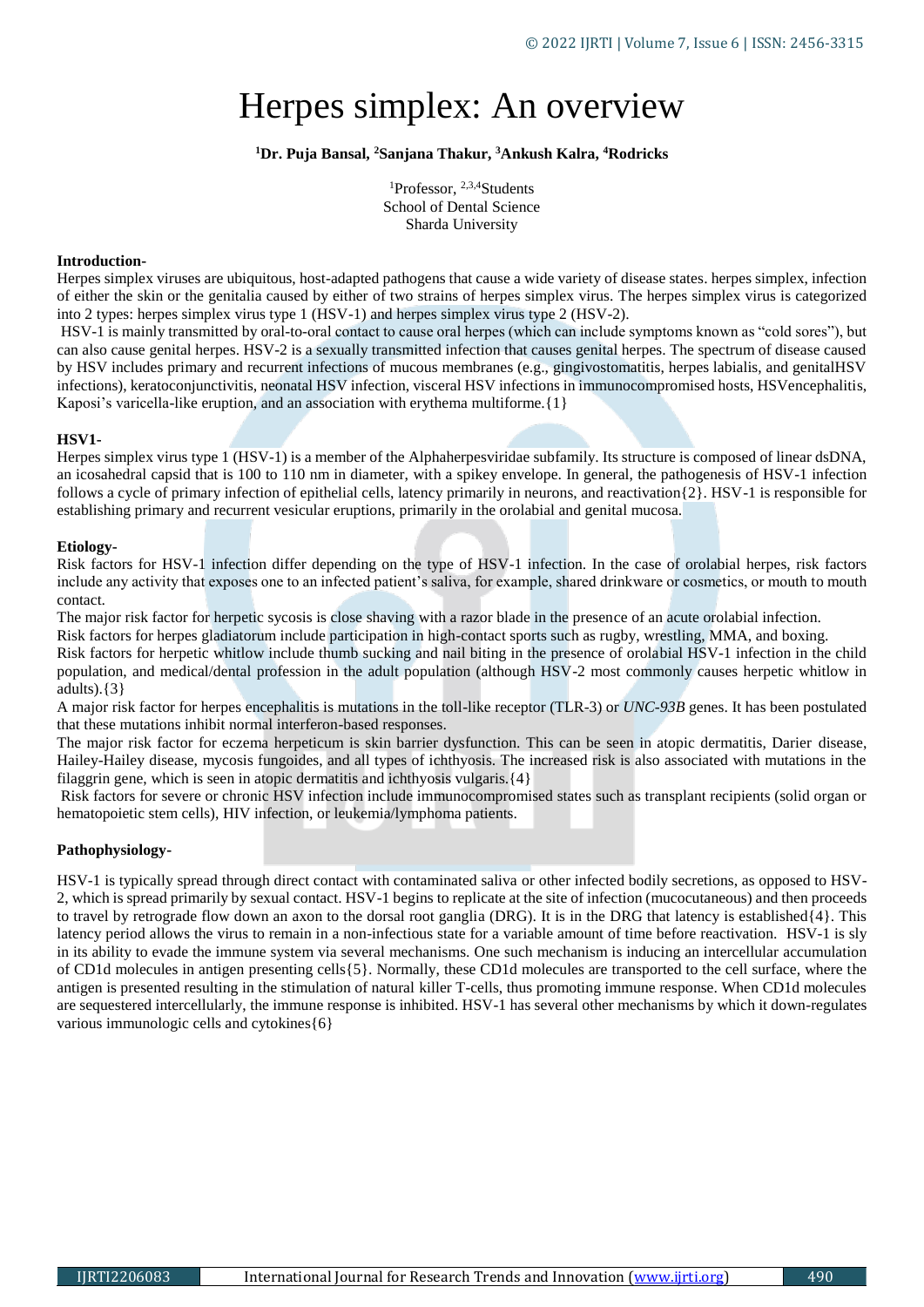

Source: [Richard J. Whitley,](about:blank) [David W. Kimberlin,](about:blank) [Bernard Roizman](about:blank) [6]

#### **Histopathology-**

Histologic findings for HSV infection include ballooning degeneration of keratinocytes and multinucleated giant cells. Multinucleated keratinocytes may contain Cowdry A inclusions, which are eosinophilic nuclear inclusions that can also be seen in other herpesviruses such as varicella-zoster virus (VZV) and cytomegalovirus (CMV). [5]

#### **Clinical features-**

The incubation period ranges isolated , from 2 days to 12 days, with a mean of -4 days. Primary HSV-1 infection results in oral shedding of virus in the mouth for as long as 23 days (mean, 7–10 days). Neutralizing antibodies appear between days 4 and 7 after the onset of disease, and 70%). levels of these antibodies peak in-3 weeks. Symptomatic disease in children is characterized by involvement of the buccal and gingival mucosa. The duration of illness is 2–3 weeks temperatures range from 1017F to 1047F. Children with symptomatic primary infection are often unable to swallow liquids because of the associated pain. Lesions within the mouth evolve from vesicles to shallow ulcerations on an erythematous base before healing {4}. Submandibular lymphadenopathy is common in patients with primary gingivostomatitis but rare in with recurrent infections. Other findings include sore throat mouth malaise, tender cervical lymphadenopathy, and inability to eat.{5}

A clinical distinction should be drawn between intraoral gingival lesions, indicative of presumed primary infection, and lip lesions indicative of recurrent infections. Pharyngitis is common, along with a mononucleosis-like syndrome, among patients with primary HSV infections that develop later in life. The onset of recurrent orolabial lesions is heralded by a prodrome of pain, burning, tingling, or itching, which generally lasts for 6 hours and is followed by the appearance of vesicles{12}. Vesicles appear most commonly at the vermilion border. Skin infections caused by HSV generally manifest as eczema herpeticum in patients with underlying atopic dermatitis. Infections of the digits, known as herpetic whitlow, are particularly common among medical and dental personnel

#### **Diagnosis-**

The gold standard for diagnosing HSV-1 infection is HSV-1 serology (antibody detection via western blot). The most sensitive and specific mechanism is viral polymerase chain reaction (PCR). However, serology remains the gold standard. Viral culture, direct fluorescent antibody (DFA) assay, and Tzanck smear are alternative methods of diagnosing[12]. It is important to note that the Tzanck smear identifies multinucleated giant cells, so it cannot distinguish between HSV and VZV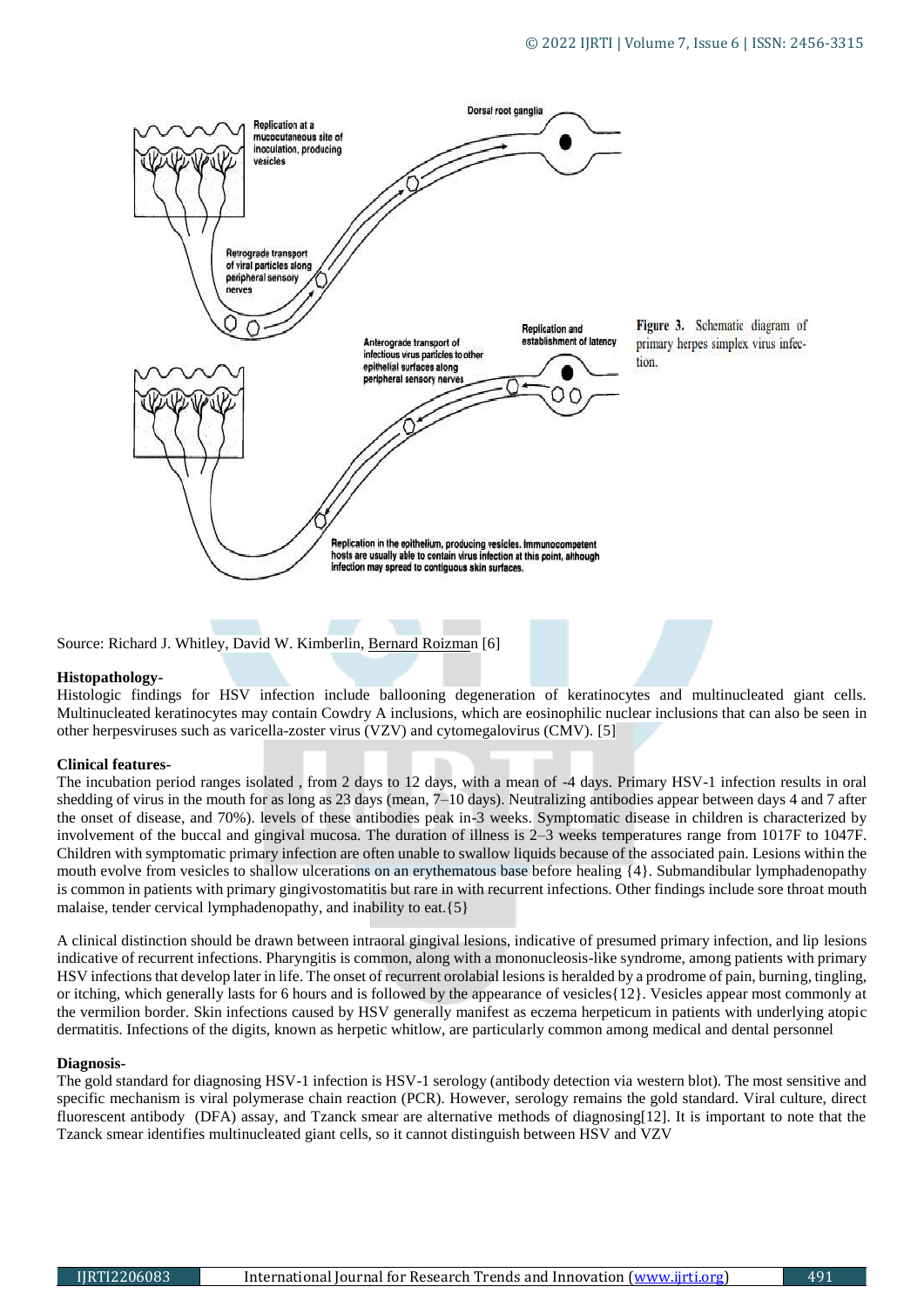# **HSV-2**

The [sexually transmitted disease](https://www.britannica.com/science/sexually-transmitted-disease) genital herpes is associated primarily with HSV-2. The virus is highly [contagious](https://www.merriam-webster.com/dictionary/contagious) and may be transmitted by individuals who are lifelong carriers but who remain asymptomatic (and may not even know they are infected). Infections are most often acquired through direct genital contact. Sexual practices involving oral-genital contact may be responsible for some crossover infections of HSV-1 to the [genital area](https://www.britannica.com/science/reproductive-system-disease) or of HSV-2 to the mouth and lips, while other crossover infections may be the result of self-infection through hand-genital-mouth contact. **Pathophysiology**-

HSV-2 is transmitted through direct contact of sections in a seropositive individual who is actively shedding the virus. The virus preferentially affects the skin and mucous membranes with the virus invading epithelial cells on initial exposure and ultimately replicating intracellularly at that site. After the initial exposure and symptoms resolve, in 10 to 14 days, on average, the virus then lays dormant in the periaxonal sheath of the sensory nerves of either the trigeminal, cervical, lumbosacral, or autonomic ganglia. In these locations, the viral replication is often controlled by the patient's immune system and remains in a dormant state only to later reactive later in life{13}. When reactivation does occur, the virus travels through the sensory nerves until it reaches the mucocutaneous sites where replication then takes place and leads to vesicular clusters at the dermatological site of that sensory neuron.{14}

# **Histopathology-**

Histological presentations of HSV-2 include the presence of dense lymphoid infiltrates with atypical lymphocytes. When looking at the surface of cells, it is common to see epidermal ballooning and acantholysis, which leads to the classic vesiculation seen on the clinical exam.{15}

# **Clinical featurs-**

The incubation period for HSV-2 infection is usually four to five days but may be as short as 24 hours or as long as two weeks. The first symptoms may be pain or itching at the site of infection. This is followed within a day or two by the appearance of blister like lesions that may occur singly or in groups. In males the common sites of infection include the foreskin, the glans, and the shaft of the [penis.](https://www.britannica.com/science/penis) In females the [blister](https://www.britannica.com/science/blister) may occur on the labia, the [clitoris,](https://www.britannica.com/science/clitoris) the opening of the [vagina,](https://www.britannica.com/science/vagina) or, occasionally, the [uterine cervix.](https://www.britannica.com/science/cervix) Within a few days the blisters rupture and merge to form large areas of denuded tissue surrounded by swollen, inflamed skin  $\{4\}$ . At this stage the lesions may become acutely painful with intense burning and irritation. In females especially, urination may cause great discomfort. Generalized symptoms such as fever and [malaise](https://www.merriam-webster.com/dictionary/malaise) may develop, and [lymph nodes](https://www.britannica.com/science/lymph-node) in the groin may enlarge. Lesions may persist in this stage for a week or more, and complete healing may take four to six weeks{5}. Genital herpes is generally more severe in females and may become so uncomfortable and disabling as to require hospitalization. Recurrences are not uncommon and may be associated with emotional stress, trauma, [sexual intercourse,](https://www.britannica.com/science/sexual-intercourse) other infections, or [menstruation.](https://www.britannica.com/science/menstruation) [Symptoms](https://www.britannica.com/dictionary/Symptoms) may not be as severe in recurrent infections as in the initial one.{12}

# **Diagnosis-**

The [Pap smear](https://www.britannica.com/science/Pap-smear) and Giemsa smear are two techniques commonly used to diagnose genital herpes.{7}

# **Treatment-**

Acyclovir (9-[2-hydroxyethoxymethyl] guanine), a synthetic acyclic purine nucleoside analogue, has become the standard with of therapy for HSV infections. It is the most widely scribed and clinically effective antiviral drug available to date[8}.The prodrug valacyclovir (converted to acyclovir) and famciclovir (converted to penciclovir) have recently been licensed and have greater oral bioavailability than acyclovir and pen- Prevention of HSV Infections ciclovir.

#### **REFERENCES:**

[1] Rechenchoski DZ, Faccin-Galhardi LC, Linhares REC, Nozawa C. Herpesvirus: an underestimated virus. Folia Microbiol (Praha). 2017 Mar;62(2):151-156. [\[PubMed\]](https://www.ncbi.nlm.nih.gov/pubmed/27858281)

[2] Soriano V, Romero JD. Rebound in Sexually Transmitted Infections Following the Success of Antiretrovirals for HIV/AIDS. AIDS Rev. 2018;20(4):187-204. [\[PubMed\]](https://www.ncbi.nlm.nih.gov/pubmed/30548023)

[3] Mostafa HH, Thompson TW, Konen AJ, Haenchen SD, Hilliard JG, Macdonald SJ, Morrison LA, Davido DJ. Herpes Simplex Virus 1 Mutant with Point Mutations in *UL39* Is Impaired for Acute Viral Replication in Mice, Establishment of Latency, and Explant-Induced Reactivation. J Virol. 2018 Apr 01;92(7) [\[PMC free article\]](https://www.ncbi.nlm.nih.gov/pmc/articles/PMC5972887/) [\[PubMed\]](https://www.ncbi.nlm.nih.gov/pubmed/29321311)

[4] Pfaff F, Groth M, Sauerbrei A, Zell R. Genotyping of herpes simplex virus type 1 by whole-genome sequencing. J Gen Virol. 2016 Oct;97(10):2732-2741. [\[PubMed\]](https://www.ncbi.nlm.nih.gov/pubmed/27558891)

[5] van Oeffelen L, Biekram M, Poeran J, Hukkelhoven C, Galjaard S, van der Meijden W, Op de Coul E. Update on Neonatal Herpes Simplex Epidemiology in the Netherlands: A Health Problem of Increasing Concern? Pediatr Infect Dis J. 2018 Aug;37(8):806-813. [\[PubMed\]](https://www.ncbi.nlm.nih.gov/pubmed/29356762)

[6] Rosenberg J, Galen BT. Recurrent Meningitis. Curr Pain Headache Rep. 2017 Jul;21(7):33. [\[PubMed\]](https://www.ncbi.nlm.nih.gov/pubmed/28551737)